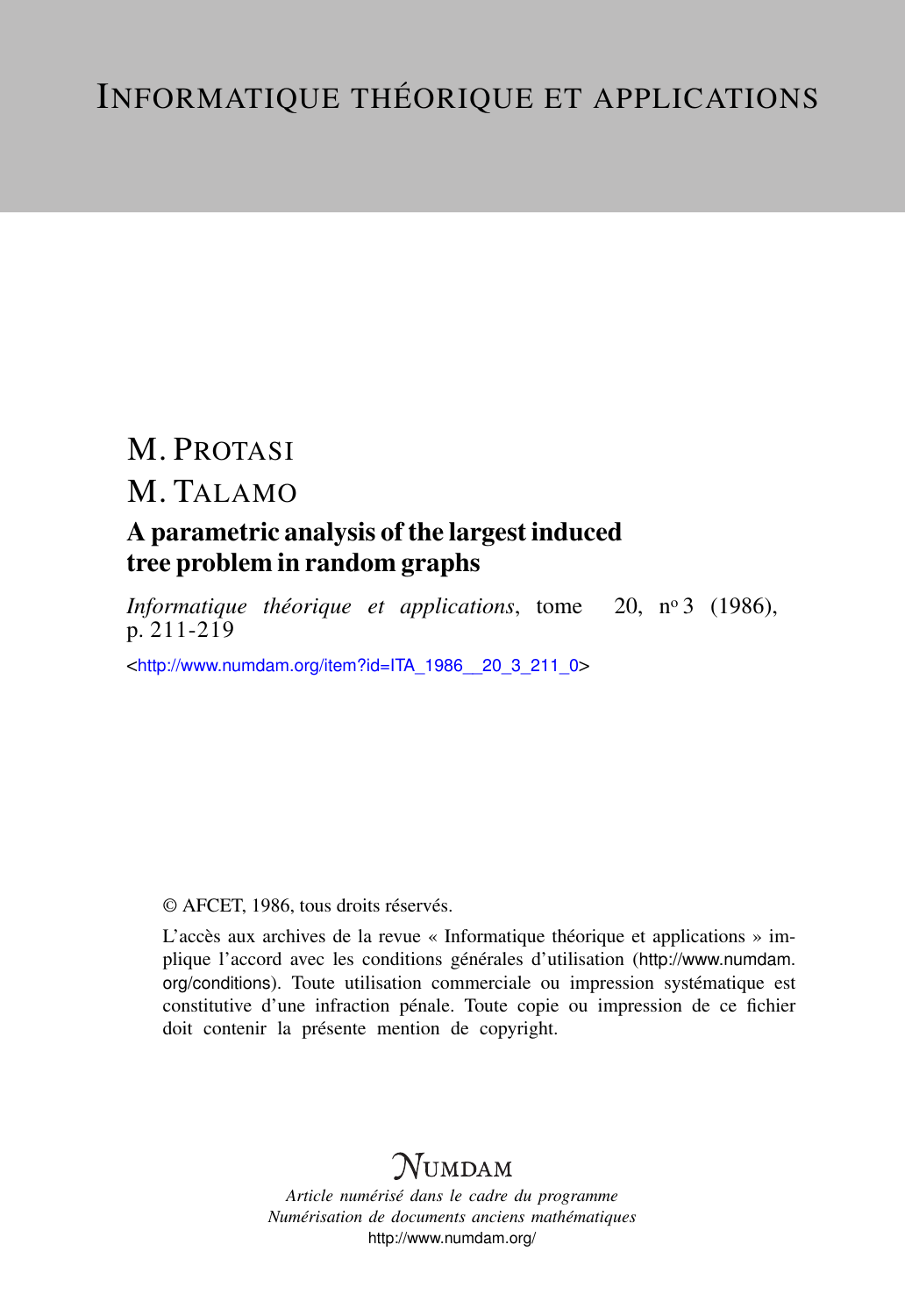Informatique théorique et Applications/Theoretical Informaties and Applications (vol. 20, n°3, 1986, p. 211 à 219)

## **A PARAMETRIC AIMALYSIS OF THE LARGEST INDUCED TREE PROBLEM IN RANDOM GRAPHS (\*)**

by M. PROTASI *(<sup>l</sup> )* and M. TALAMO (<sup>2</sup> )

Communicated by G. AUSIELLO

**Abstract. -** *The optimal value of the largest induced tree is evaluated for a wide family of random graphs, Vsing this analysis it is possible to solve a conjecture proposed in this area by Erdô's and Palka.*

**Résumé. -** *On présente l'évaluation de Varbre induit maximal pour une large famille de graphes aléatoire. En utilisant cette analyse on parvient a démontrer une conjecture qui avait été proposée par Erdô's et Palka.*

### **INTRODUCTION**

The problern of finding the induced tree with the maximum number of nodes (shortly the largest tree) in a graph has been extensively studied in the last years from a combinatorial and algorithmic point of view. Many efforts have been devoted to this problem in the case of random graphs. In this particular setting some interesting results have been achieved but remarkable questions have to be answered. The aim of this paper is to study the problem in a more gênerai probabilistic framework with respect to the results already given in the literature. From our analysis in particular we will be able to solve a conjecture posed by Erdös and Palka.

In order to present our analysis, first of all we review some preceding results about this problem. If we assume the constant density model (that

<sup>(\*)</sup> Receïved in May 1984, revised in December 1985.

<sup>(&#</sup>x27;) Dipartimento di Matematica, Università deU\*Aquila, 67100 L'Aquila, Italy.

<sup>&</sup>lt; 2 ) Istituto di Analisi dei Sistemi ed Informatica del C.N.R., Viale Manzoni 30, 00185 Roma, Italy.

Informatique théorique et Applications/Theoretical Informaties and Applications 0296-1598 86/03 211 9/S2.90/© Gauthier-Villars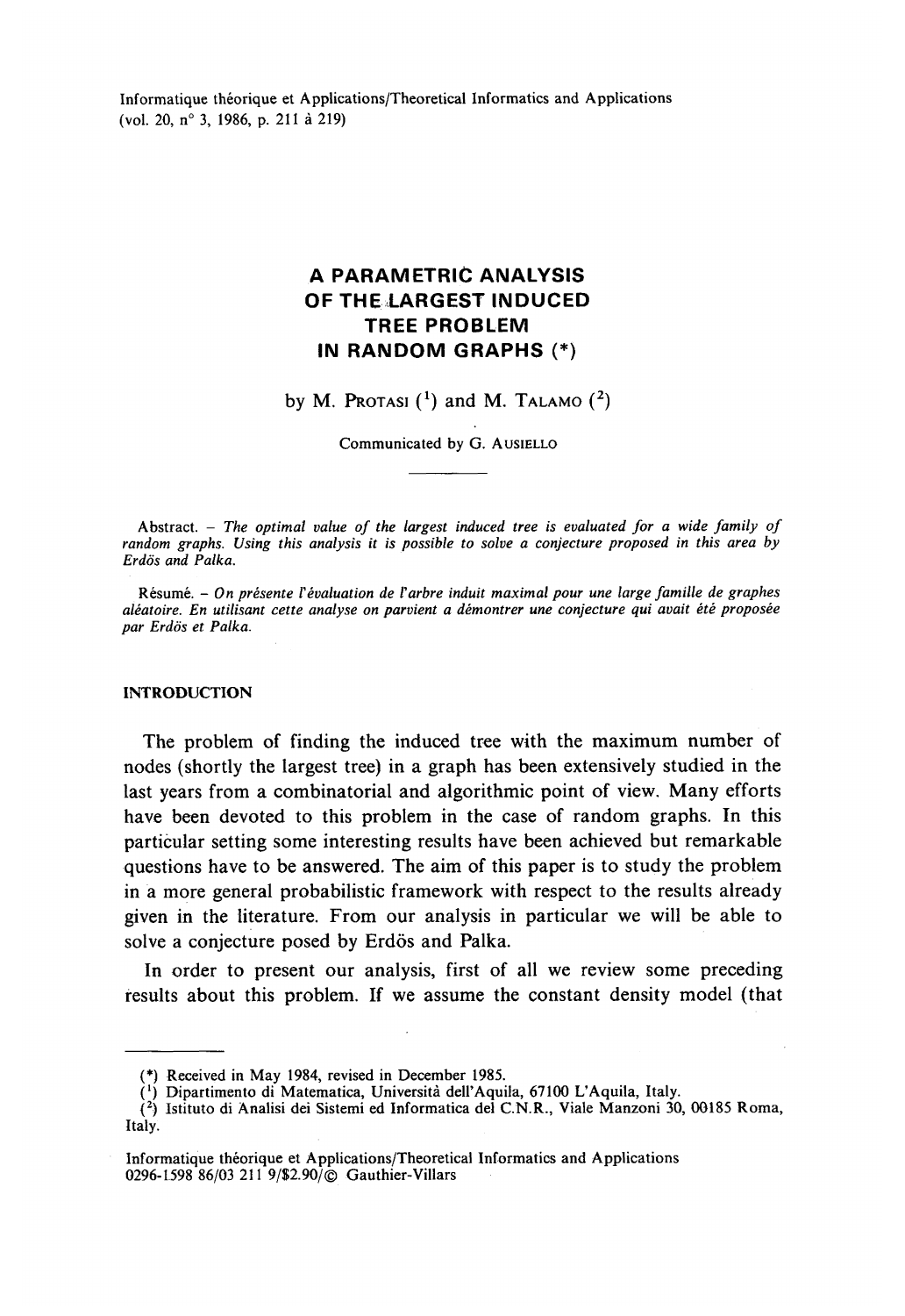is we assume random graphs with constant edge probability) in [1] and, independently, in [4], it was show, that the size of the largest induced tree in a random graph of *n* nodes is about 2 log n/constant. Some partial results can be also found in [3]. Furthermore in [4] the behaviour of a greedy algorithm was studied proving that the greedy achieves almost surely an approximate solution whose value is one half of the value of the optimal solution. However, using a constant density model, we deal with dense graphs. What happens if we are interested in solving the problem for sparse graphs?

Erdös and Palka posed the following problem:

Let p be a function of n, i.e.  $p = p(n)$  with  $p(n)$  tending to zero as n tends to infinity. Find such a value of the edge probability *p* for which a random graph has the largest induced tree.

Erdös and Palka conjectured that for a suitable  $p(n)$ , for example  $p = c/n$ ,  $c>1$  constant, a random graph contains a tree of size  $b(c)$ .*n*, where  $b(c)$ dépends only on *c.*

In this paper we analyze the size of the largest induced tree for a wide family of sparse graphs using a general model for random graphs. In particular, applying this analysis we will be able to prove the conjecture of Erdös and Palka.

Finally we note that a first version of the solution of the Erdös and Palka conjecture was presented at the X CA.A.P. Conference [7].

### **2.** A **PROBABILISTIC MODEL**

As we said in the introduction, in order to solve the conjecture, we would only need to prove that for a single function  $p(n)$  the random graph contains a tree of size  $b(c)$ .*n.* However our techniques allow to show such a result for a family of functions  $p(n)$ ; this fact is possible using a general probabilistic model, that was already used in [5] and [6] to perform a probabilistic analysis of the max independent set problem. So first of all, we introducé this model which is a generalization of the classical models.

DEFINITION1: Let V be a set of n nodes. Every pair  $(i, j)$  with  $i, j \in V$  is an *edge with probability*  $p(n)=1-c(n)^{-c(n)/n}$  *independently from the presence or absence of any ôther edges.*

Of course the type of random graphs that we achieve with this définition depends on the value of  $c(n)$ . In [6] it has been shown that if the range of  $c(n)$  is chosen in the real interval  $(1, n)$ , we start dealing with dense graph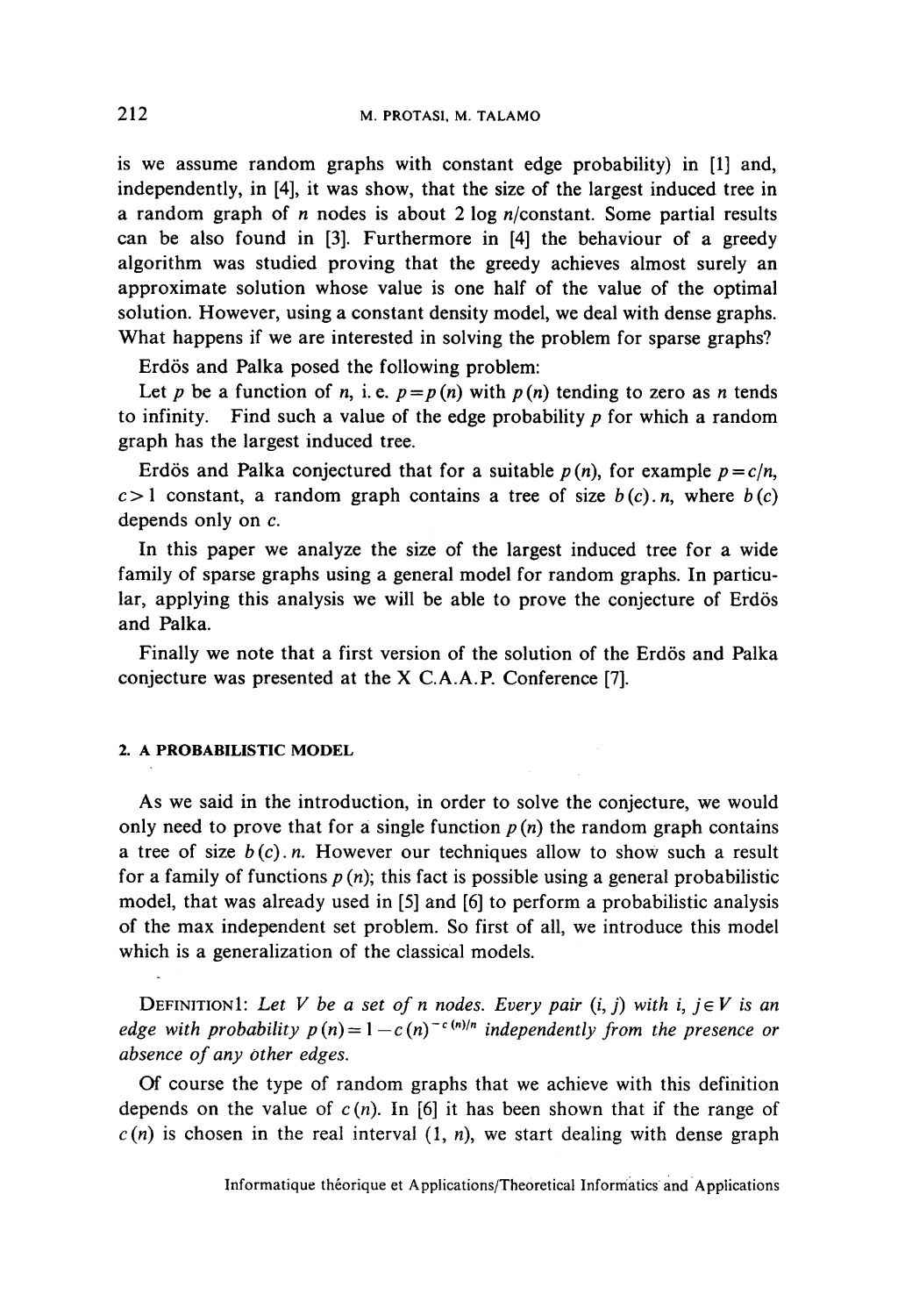and we arrive to deal with very sparse graphs. In particular we note that *c* can be also a constant.

In the following, since we are essentially interested in dealing with sparse graphs we will limit the possible values of  $c$ . To simplify the notation we will write *c* instead of *c* (n).

We now state two lemmas that will be used in the proofs of the next paragraph.

LEMMA 1:

$$
\lim_{n \to \infty} \left(1 - c^{-c/n} - \frac{chc}{n}\right) = 0.
$$

*Proof:* The proof is trivial using some simple analytic steps.

The second lemma is more interesting. We give an upperbound, in a specific case, to the binomial which is more precise than the classical approximations.

LEMMA 2: *Let § be a quantity between* 0 *and* 1. *Then*

$$
\binom{n}{\theta n} \leq (\theta^{\theta} (1-\theta)^{(1-\theta)})^{-n}.
$$

*Proof*: The proof has been given independently in [2] and in [6].

## **3. MAIN RESULTS**

In this paragraph we want to analyze the size of the largest induced tree for a wide family of random graphs. Instead of achieving the precise size, we will be able to give an upper and lower bound to this size. However, the two bounds are very near. In fact we will prove that, for almost every graph, there exist A and B such that the size  $Z_n$  of the largest induced tree of a sparse random graph verifies the following inequality:

$$
A \cdot n \leq Z_n \leq B \cdot n, \qquad 0 < A, \quad B < 1
$$

Furthermore, we will be able to give a precise analytic evaluation of A and *B.* First of all we state the upper bound. In the following the logarithms are to base e.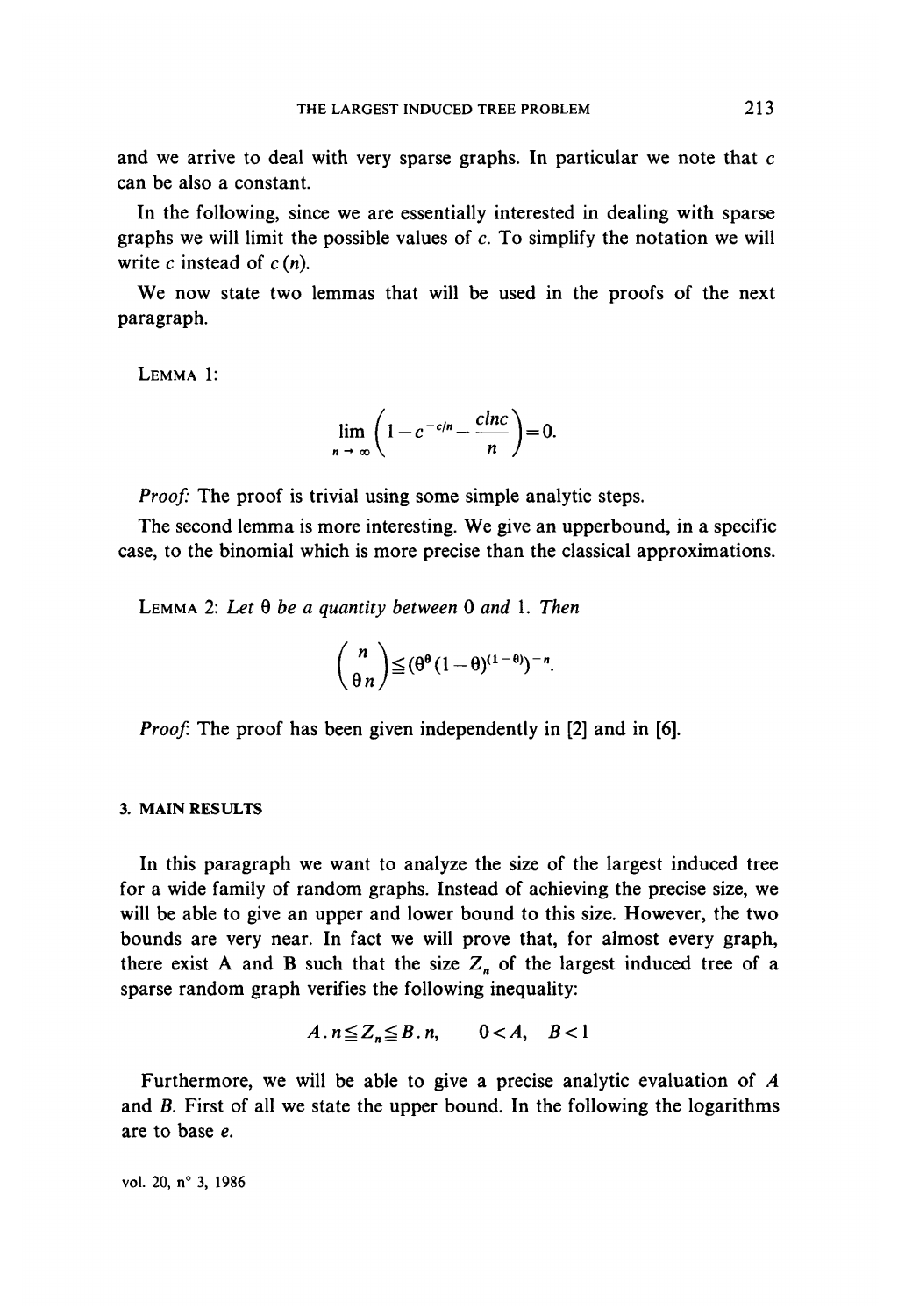THEOREM 1. If  $p(n)$  tends to zero and c is a constant sufficiently large, then

$$
Z_n \leq \frac{lnc + lnlnc + 1}{c/2}
$$
. *n* almost surely.

*Proof:* Given a tree T, let  $|T|$  denote the size of T. Let  $k = \theta n$ . The theorem is proved if we show that Prob  $(\exists T/\vert T\vert \geq k) \rightarrow 0$  with

$$
\theta = \frac{lnc + lnlnc + 1}{c/2}
$$

Let  $x_k$  be the random variable that denotes the number of induced trees of size *k.*

Prob 
$$
(\exists T / |T| \ge k) \le E(X_k) = {n \choose k} \cdot k^{k-2} \cdot p^{k-1} \cdot q^{{k \choose 2} - (k-1)}
$$
 where  $q = 1 - p$ 

(since  $k = \theta n$  and  $p = 1 - c^{-c/n}$ )

$$
\leq {n \choose 0 n} \cdot k^{k-2} \cdot (1 - c^{-c/n})^{k-1} \cdot (c^{-c/n})^{((k-1)(k-2))/2}
$$

(Exploiting Lemmas 1 and 2)

$$
\leq (\theta^{\theta}(1-\theta)^{(1-\theta)})^{-n} \cdot (\theta n)^{\theta n-2} \left(\frac{clnc}{n}\right)^{\theta n-1} \cdot (c^{-c/n})^{((\theta n-1)(\theta n-2))/2}
$$

$$
\left(\text{assuming } \theta \geq \frac{\ln c + \ln \left( c + 1 \right)}{c/2}, \frac{1}{\theta^2 n} (1 - \theta)^{1 - 1/\theta} c^{(c \theta - \theta n + 1)} < 1\right)
$$
\n
$$
\leq ((\theta (1 - \theta)^{1/\theta - 1})^{-1} \cdot \theta \operatorname{chc.} c^{-\theta c/2})^{\theta n - 1} = \left(\frac{c^{(1 - (\theta c/2))} \ln c}{(1 - \theta)^{1/\theta - 1}}\right)^{\theta n - 1}.
$$

 $\ddot{\phantom{a}}$ 

Now it is sufficient to consider the quantity

$$
\frac{c^{(1-(\theta c/2))}\ln c}{(1-\theta)^{(1/\theta-1)}}.
$$

It is easy to see that this quantity is less than 1 giving the requested convergence to zero if

$$
\theta \ge \frac{lnc + lnlnc + 1}{c/2}
$$
 Q.E.D.

Informatique théorique et Applications/Theoretical Informaties and Applications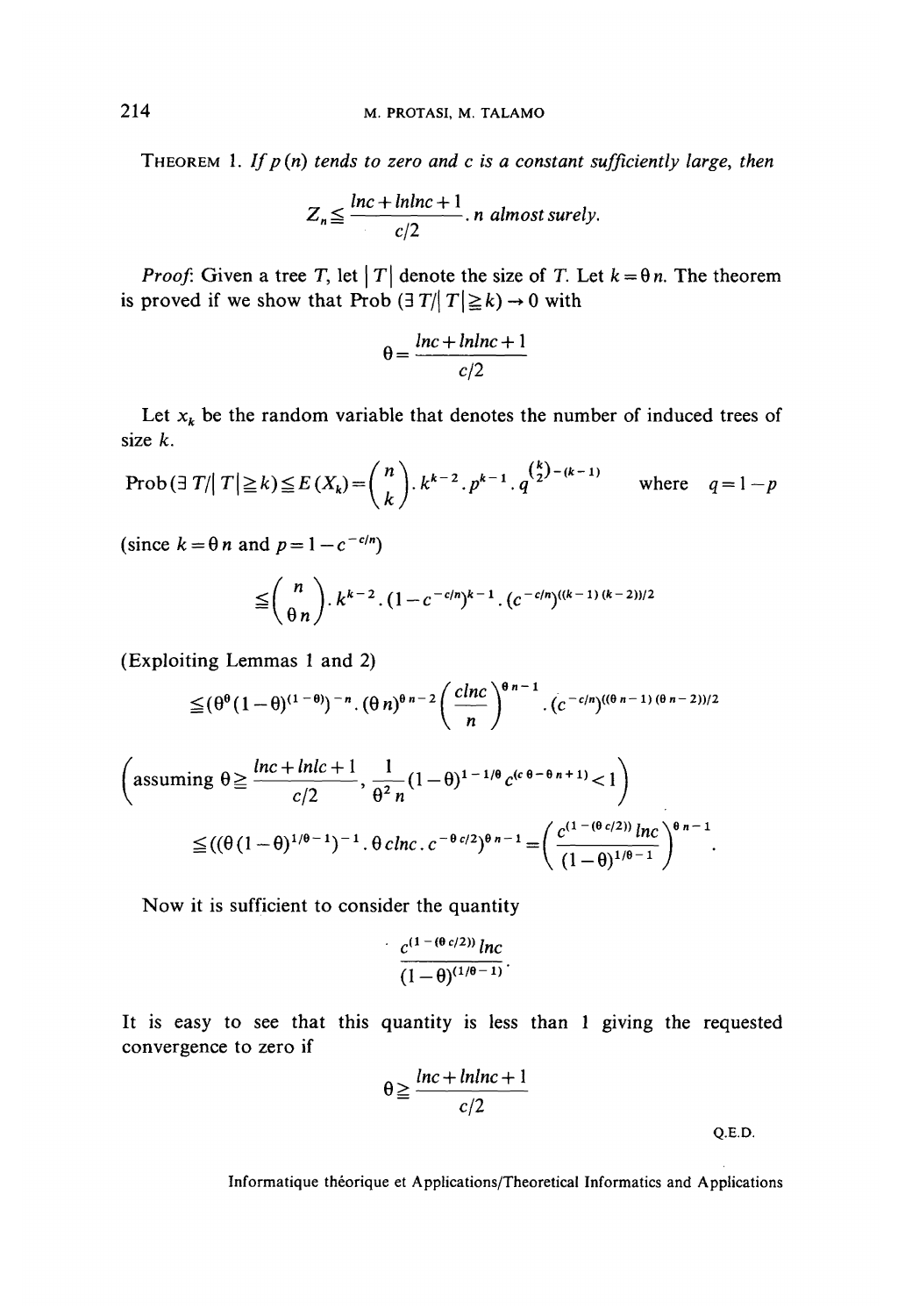Before proving the lower bound we want to note that the hypotheses of the theorem are satisfied by a large class of functions  $p(n)$ . Equivalently this means that the result holds for every sparse random graphs and even in the case of particular dense graphs. The same considérations remain true for the lower bound.

In order to evaluate the lower bound we need two lemmas that will be crucial in the proof.

The first lemma allows to study the following situation. Fixed an induced tree *T* in a graph, let us consider the set *I* of the possible other induced trees which have *l* common nodes with *T*. We can divide *I* in subsets  $I_0, I_1, \ldots, I_i$ according to the fact that the induced trees have  $0,1, \ldots, i, \ldots$  edges in common with T. We want to prove that the maximum cardinality of the sets  $I_i$ 's is achieved for  $I_0$ , that is when we have 0 common edges.

LEMMA 3: Let  $T=(V_T, E_T)$  be a fixed induced tree of k nodes in a graph of *n* nodes. Let  $Tr(h, l)$  denote the set of the induced trees  $T_{h, l}$  of k nodes having *l nodes and h edges in common with T.*

*Then*

$$
|\operatorname{Tr}(h, l)| \leq \frac{|\operatorname{Tr}(0, l)|}{(k-l)^h}.
$$

*Proof.* Let  $L = \{1, 2, \ldots, l\}$  be the labelling of the common nodes. Let  $B_{i, l} = (L, E_B)$  be the graph with  $E_B \subseteq \{(l_i, l_i) \in L/(l_i, l_i) \in E_T\}$  and  $|E_B| = j$ .

By definition of induced tree this implies that  $B_{h, i} \subseteq T_{h, i}$ .

Now we prove that

 $|Tr(h-1, l)| \geq (k-l)|Tr(h, l)|$ . We consider a particular  $\overline{T}_{h, l}$ .

Let us delete an edge  $e \in B_{h, l}$ . So we obtain a graph  $B_{h-1, l}$  with  $h-1$ edges. We can build a set  $A \subseteq Tr(h-1, l)$ . Every tree in A contains  $B_{h-1, l}$ and is built from  $T_{h, l} - \{e\}$  adding an edge  $\overline{e} = (v_i, v_j)$  (with  $v_i$  or  $v_j$  but not both belonging to L) in such a way that  $T_{h, l} \cup \{\tilde{e}\}$  has a cycle containing *e* and *e.*

Choosing every time a different edge  $\overline{e}$  we build different trees in the set  $Tr(h-1, l)$ . In this way it is easy to see that we can build at least (k-I) trees in  $Tr(h-1, l)$ .

On the other hand applying this construction to different  $T_{h, l}$  we obtain correspondingly different  $(k - l)$  trees in  $Tr(h - 1, l)$ . In fact, since the edge *e* belongs to every  $T_{h, b}$  deleting e, we obtain  $\left| \text{Tr}(h, l) \right|$  different graphs.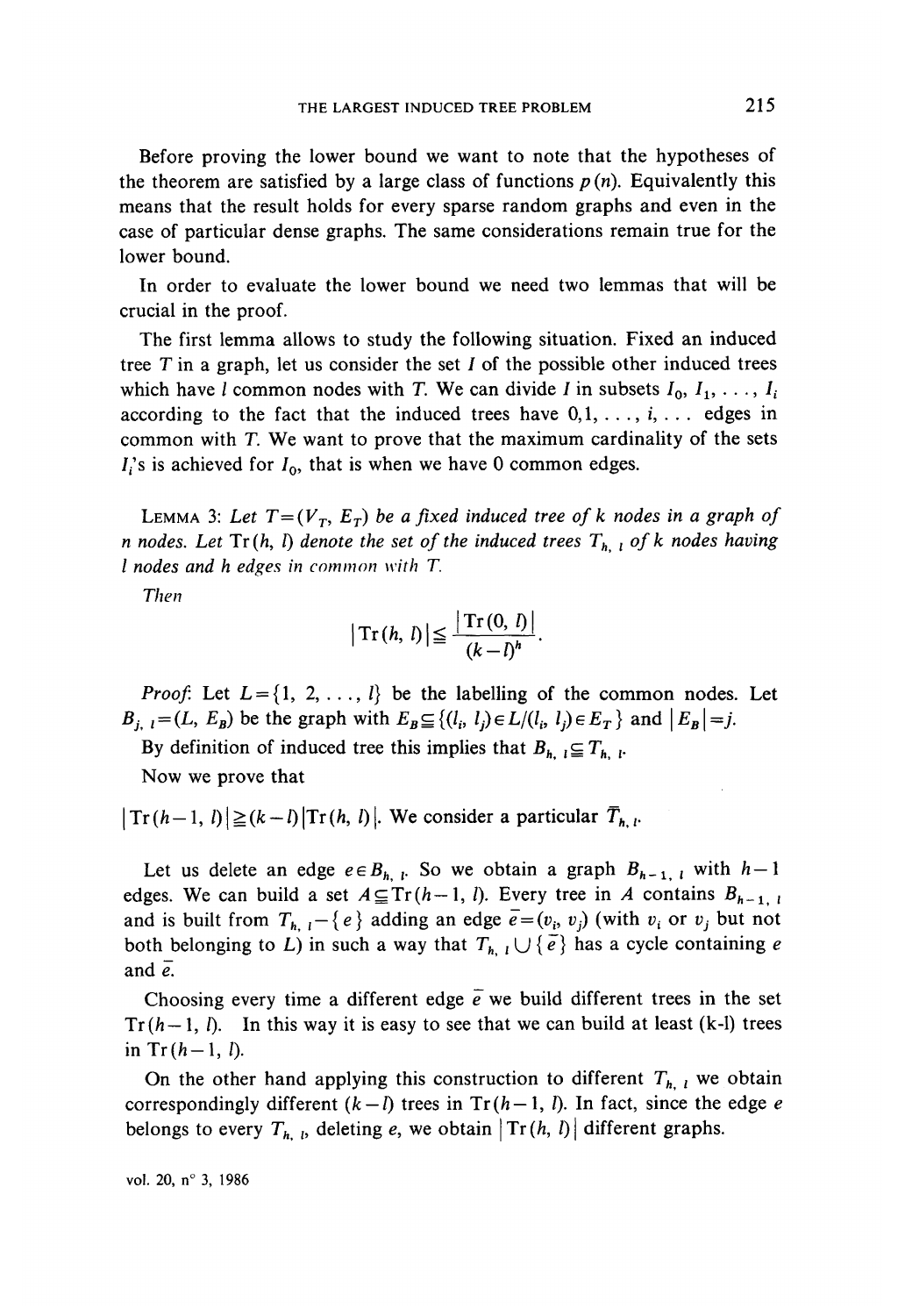Furthermore, even in the adding phase we obtain different'trees from different  $\vec{e}$ 's.

From the formula

$$
|\operatorname{Tr}\left(h-1,\,l\right)|\geq (k-l)|\operatorname{Tr}\left(h,\,l\right)|
$$

the thesis follows by induction.

Q.E.D.

In the next lemma we want to find an upper bound to  $|\text{Tr}(0, l)|$ .

LEMMA 4:

$$
|\operatorname{Tr}\left(0,\,l\right)| \leq \binom{k}{l} k^{k-l} (k-l)^{l}.
$$

*Proof.* Cayley's Theorem gives a bijection between the set of the trees of *k* nodes and the set of the strings of length  $k-2$  defined over the alphabet  $\{1, 2, \ldots, k\}$ . In particular this means that instead of considering the trees  $T_{0, l}$  we can study the corresponding strings in order to evaluate  $|Tr(0, l)|$ . A string that represents a tree  $T_{0, l}$  has to verify the following property:

(1) at least  $l-1$  positions in the string correspond to edges having one of the two vertices belonging to the independent set contained in  $T_{0, t}$ . Therefore in these positions we cannot have more than  $k - l$  values;

(2) in the remaining positions *k* values are possible.

*/ k\*  $\binom{1}{l}$ 

Therefore an upper bound to  $|T_{0, l}|$  is given by

$$
\binom{k}{l}k^{k-l}(k-l)^l
$$

Q.E.D.

THEOREM 2: *Ifp (ri) tends to zero and c is a constant sufficiently large then*

$$
\frac{2\ln c - 6}{\text{ch}c} \cdot n \leq Z_n \text{ almost surely.}
$$

*Proof:* The proof is based on the second moment method and on the preceding lemmas.

**Informatique théorique et Applications/Theoretical Informaties and Applications**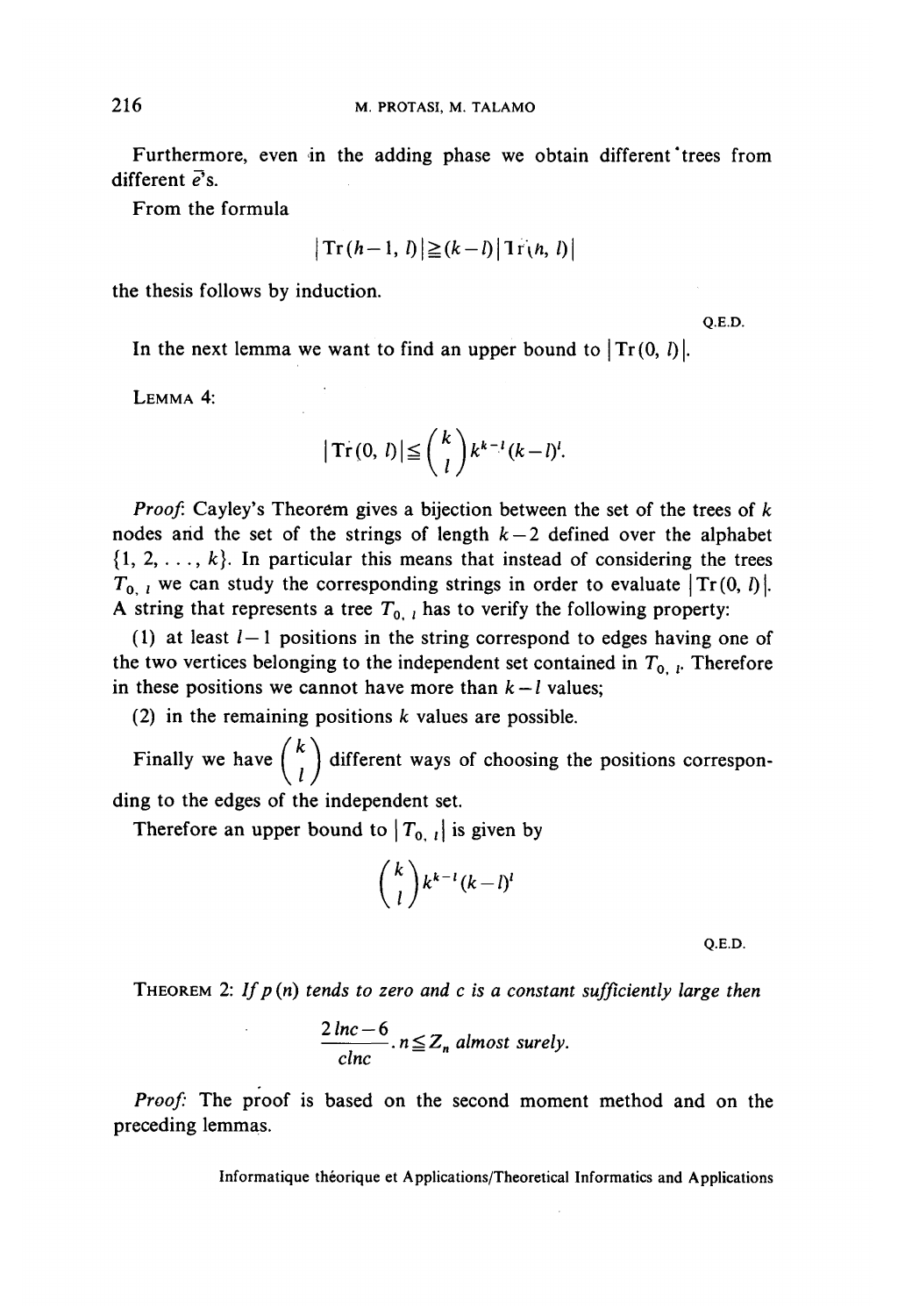As in the proof of Theorem 1 let  $X_k$  be the random variable that denotes the number of induced trees of size k. Let  $\sigma_k^2$  be the variance of  $X_k$  and  $E(X_k)$  the expectation of  $X_k$ . Then

$$
\text{Prob}(X_k = 0) \le \frac{\sigma_k^2}{[E(X_k)]^2} = \frac{E(X_k^2)}{[E(X_k)]^2} - 1.
$$

From the proof of Theorem 1 we know the value of  $E(X_k)$ . Therefore we need now to evaluate  $E(X_k^2)$ ,  $E(X_k^2)$  is equal to the sum of the probabilities of having ordered pairs of trees of size k with l common nodes,  $1 \leq l \leq k$ .

First of all we evaluate something slightly different, that is,  $E(X_{k,h}^2)$  where  $E(X_{k,h}^2)$  is equal to the sum of the probabilities of having ordered pairs of trees of size *k* with *l* common nodes *and h* common edges.

$$
E(X_{k,h}^{2}) \leq
$$
\n
$$
\sum_{l=1}^{k} {n \choose k} k^{k-2} p^{k-1} q^{{k \choose 2} - k + 1} {n-k \choose k-l} {k \choose l} |Tr(h, l)| p^{k-h-1} q^{{k \choose 2} - {l \choose 2} + h - k + 1}
$$

**We note that respectively** *A(B)* **is the part of the formula which gives the probability for the first (second) tree of the pair.**

**By Lemmas 3 and 4 we know that**

$$
|\operatorname{Tr}(h, l)| \leq \frac{|\operatorname{Tr}(0, l)|}{(k-l)^h} \leq {k \choose l} k^{k-l} (k-l)^{l-h}.
$$

**On the other hand**

$$
E(X_k^2) \leq \max_{h} E(X_{k, h}^2).
$$

On the whole we obtain therefore

$$
\frac{\sigma_k^2}{[E(X_k)]^2} \le \sum_{\substack{k \\ \text{max}}}^{k} \frac{\sum_{l=2}^{k} {n \choose k} k^{k-2} p^{k-1} q^{\binom{k}{2} - k + 1} {n-k \choose k-l} {\binom{k}{l}}^2 k^{k-l} (k-l)^{l-h} p^{k-h-1} q^{\binom{k}{2} - \binom{l}{2} + h - k + 1}}
$$
\n
$$
[E(X_k)]^2
$$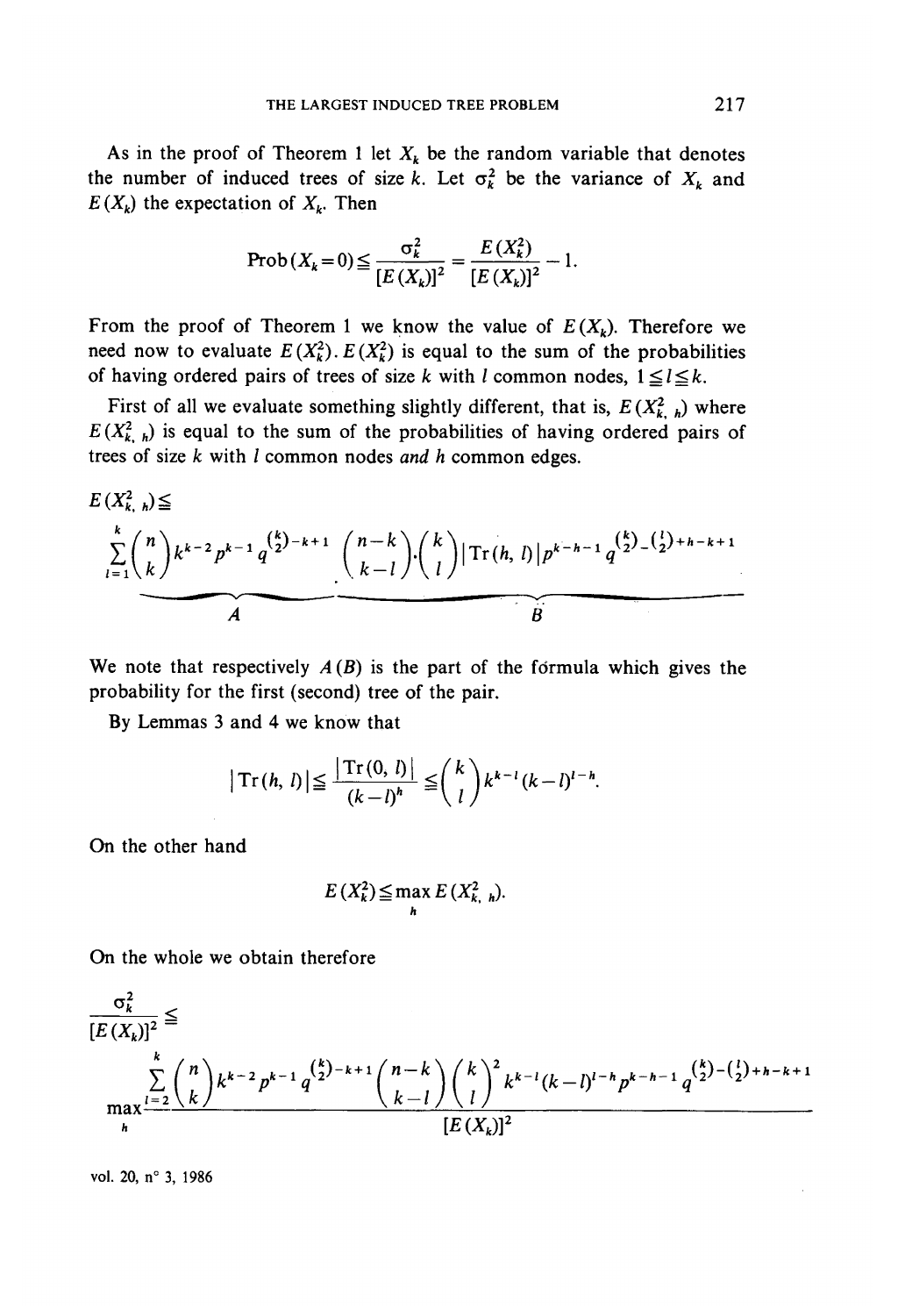[Remembering the value of  $E(X_k)$ ]

$$
\leq \max_{h} \frac{\sum_{l=2}^{k} {n-k \choose k-l} {k \choose l}^2 p^{-h} q^{-\binom{l}{2}+h} (k-l)^{l-h} k^{k-l}}{\binom{n}{k} k^{k-2}}
$$

(remembering that as  $n \to \infty p = \frac{c \ln c}{n}$  and  $k = \theta n$ )

$$
\leq \max_{h} \frac{\sum_{l=2}^{k} {n-k \choose k-l} {k \choose l}^2 \left(1-\frac{l}{k}\right)^{l-k} (\theta \text{ clnc})^{-h} q^{-(l/2)+h} k^2}{\binom{n}{k}}
$$

(assuming  $\theta \leq (2\ln c - 6)/c \ln c$ ,  $(\theta \, c \ln c)^{-1} < 1$ , furthermore the maximum of the sum is achieved for  $h = 0$ )

$$
\leq \frac{\sum\limits_{l=2}^{k}\binom{n-k}{k-l}4^{k}q^{-(l/2)}k^{2}}{\binom{n}{k}}.
$$

(since  $q^{-(l/2)} < c^{c \theta l/2}$  and the biggest term of the sum is given in the case  $l = k$ )

$$
\leq 4^{\theta n} c^{c \theta^2 n/2} \theta^{\theta n} \theta n
$$
  

$$
\leq (4 c^{c \theta/2} \theta)^{\theta n} \theta n.
$$

When *p* tends to zero as *n* tends to infinity, the last formula converges to zero exponentially if  $4c^{\epsilon\theta/2}\theta < 1$ . This last inequality is verified if

$$
\theta \leq \frac{2\ln c - 6}{chc}.
$$

**Q.E.D.**

Putting together Theorems 1 and 2 we have solved the Erdös and Palka conjecture. In fact, we have proved that there exists an induced tree of size *b (c). n,* where *b* (c) does not depend on *n* but only dépends on *c.*

Since we have an analytic expression of the lower and upper bound we can also give precise numerical approximations of the size of the largest induced tree

Informatique théorique et Applications/Theoretical Informaties and Applications